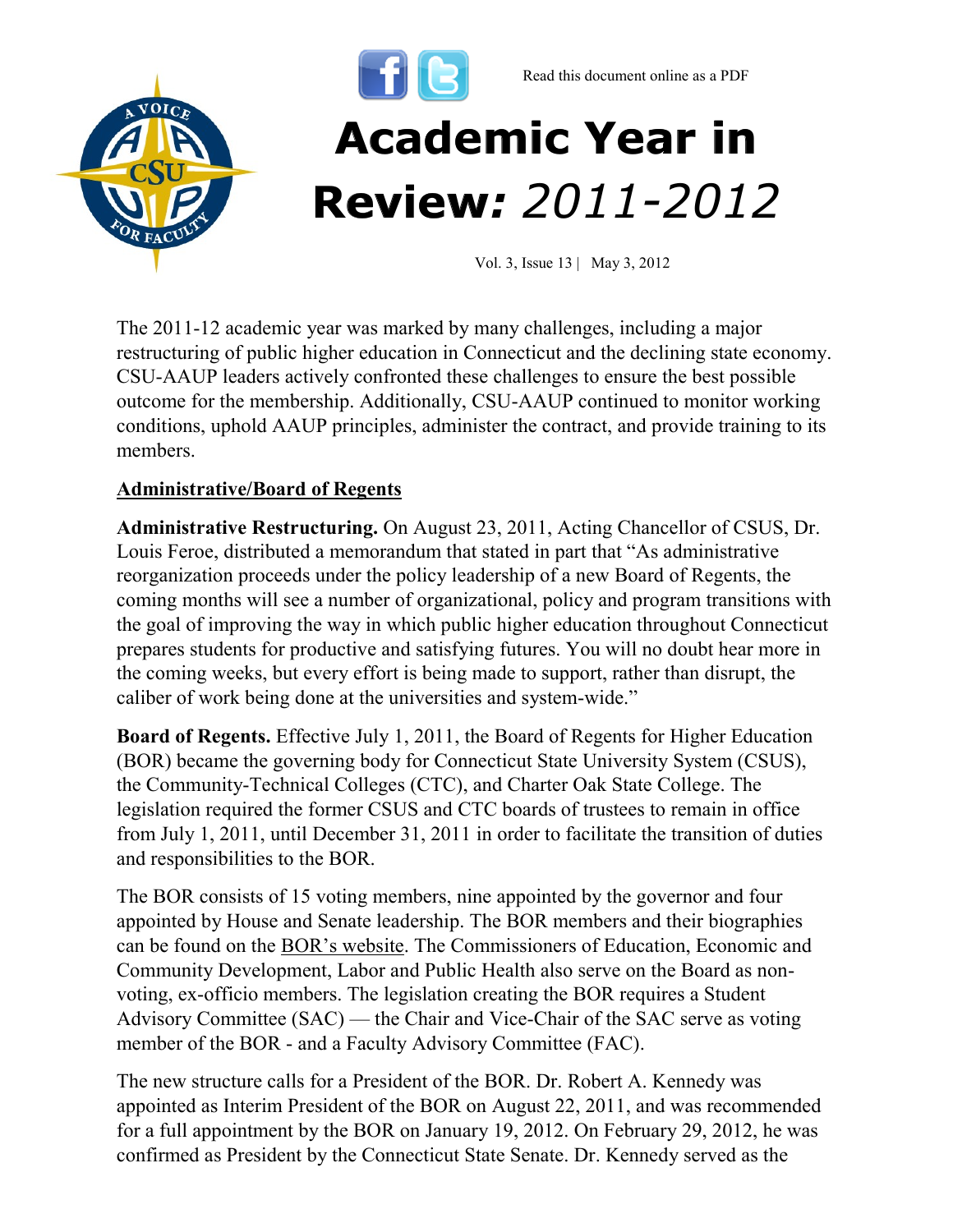President of the University of Maine from April 2005 to June 2011. One of President Kennedy's first actions in fall 2011 was to visit each of the seventeen campuses under his purview to learn from faculty, staff, and students.

The new structure of the BOR also calls for a Vice President for CTC and a Vice President for CSUS. Dr. David Levinson, who has been serving as the Interim Vice President for Community Colleges, as well as the President of Norwalk Community College, will continue to serve in both roles on a permanent basis. Dr. Louise Feroe served as Interim Vice President for CSUS until April 2012 when it was announced that Dr. Elsa Núñez would serve in that role. Dr. Núñez will remain as the President of ECSU while assuming additional responsibilities as Vice President for CSUS. According to the [press release](http://www.ctregents.org/newsroom/board_president_announces_new_academic_leadership_structure), "The Board of Regents will commence a search for an academic leader who will collaborate with both Drs. Levinson and Núñez and be the primary point person for academic issues concerning the community colleges, the state universities and Charter Oak State College."

One of the reasons for the restructuring was savings. It was argued that if the upper administrations were consolidated, positions could be eliminated. Following the December 20, 2011 meeting of the BOR, twenty-four top administrative positions from the systems were eliminated; eight of these positions were from CSU and sixteen from CTC. Read more on this story from the *Connecticut Mirror* [here.](http://www.ctmirror.org/story/15001/pink-slips-given-top-higher-education-officials) The savings are estimated to amount to \$5 million.

At its December 20 meeting, the BOR unanimously approved a plan to maintain the distinct missions of its constituent units: CSU, the Community/Technical Colleges, and Charter Oak. The first stage of the plan approved by the BOR directs staff to "share a compilation of existing mission statements and a matrix of common issues raised across statements with the Councils of Presidents, the Student Advisory Committee and the Faculty Advisory Committee." CSU, CTC, and Charter Oak were charged with drafting their own mission statement with a deadline of June 1, 2012. The second stage of the process involves the Board of Regents, Councils of Presidents, Student Advisory Committee and Faculty Advisory Committee meeting in September to seek consensus on the three mission statements with the goal of approving the mission statements by October 2012.

**Faculty Advisory Committee.** The Faculty Advisory Committee to the Board of Regents for Higher Education (FAC) was established on January 1, 2012. The FAC assists the board in performing its statutory functions. There are three voting faculty members from the Connecticut State University System, three voting faculty members from the regional community-technical college system, and one voting faculty member from Charter Oak State College. The members of the FAC from CSU are Stephen Adair (Sociology, CCSU), who also serves as Chair of the FAC; Peter Bachiochi (Psychology,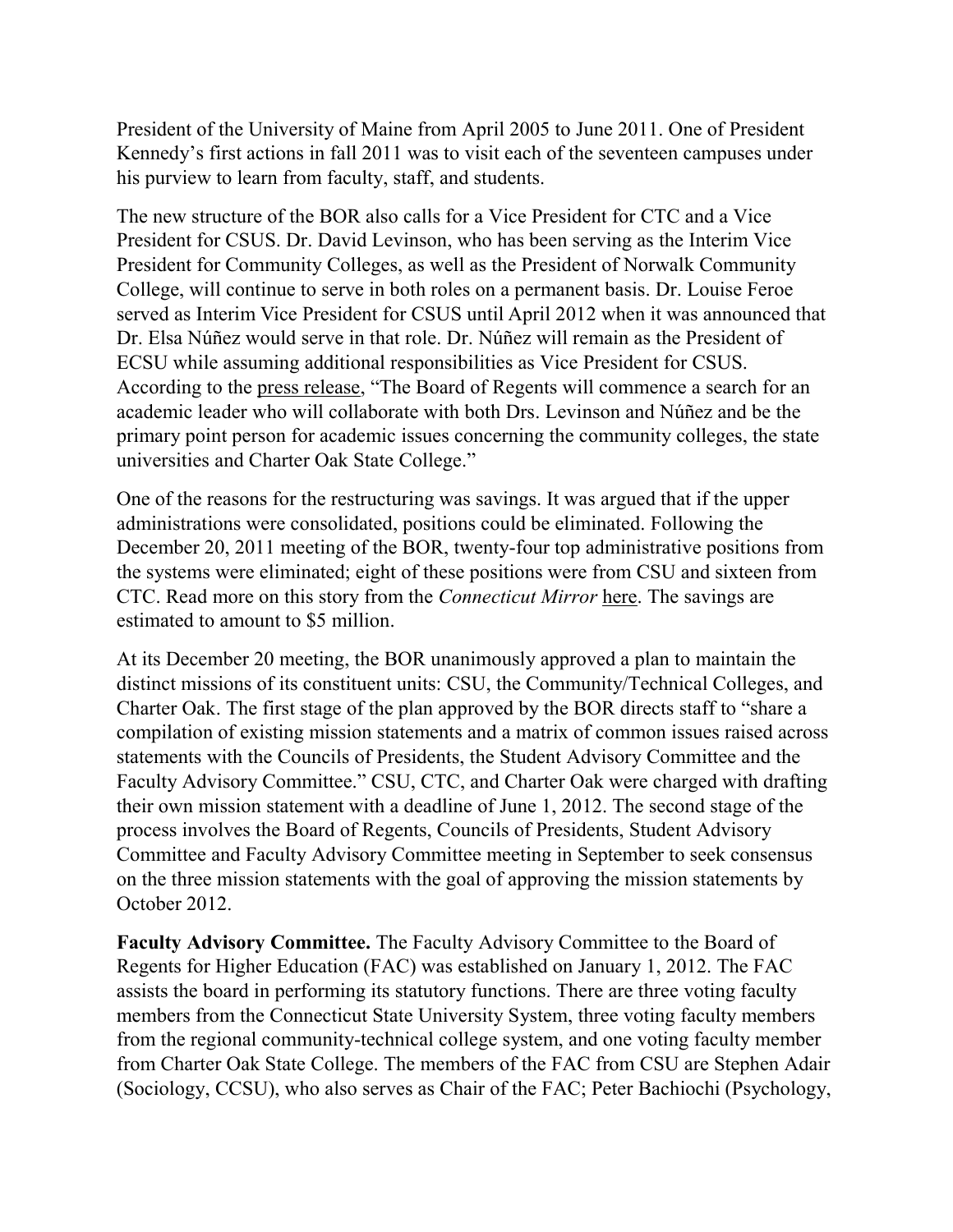ECSU); Ilene Crawford (English, SCSU); and Patricia O'Neill (Psychology, WCSU), who serves as an alternate.

The FAC was immediately called to action in early February upon learning about a draft policy on Transfer and Articulation. The FAC was instrumental in influencing the final policy document. The FAC spent countless hours researching, gathering faculty input, and creating a response to the draft policy, which consisted of ten recommendations that it provided as [testimony](http://www.csuaaup.org/wp-content/uploads/2012/03/FAC-response-and-recommendations-to-BOR-transfer-and-articulation-policy.docx) to the Academic and Student Affairs Committee. The Committee later revised its proposal, incorporating eight of the FAC's ten recommendations.

The final Transfer and Articulation Proposal was approved by the BOR at its meeting on March 15 with a vote of twelve in favor and one abstention. The final policy can be read [here.](http://www.csuaaup.org/wp-content/uploads/2012/03/FINALBORtransferpolicy.pdf)

**ConnSCU.** ConnSCU stands for Connecticut State Colleges & Universities and is the newly-created acronym for the system that resulted from the merger of the central offices of CSU, the Community/Technical Colleges, and Charter Oak State College.

**Higher Education Consolidation Committee.** The legislation that created the BOR also created a Higher Education Consolidation Committee, consisting of legislators from the Higher Education and Appropriations Committees, to oversee the consolidation of CSU, CSC, and Charter Oak State College. The Higher Education Consolidation Committee met with senior staff of the BOR three times over the past academic year. Legislators put top BOR officials in the hot seat as they asked them pointed questions about cost savings, the reduction of senior management, and reassigned time for faculty.

**SCSU Welcomes President SCSU Welcomes President Papazian.** After nearly two years without a permanent leader and a delayed search for a new President, SCSU announced the appointment of Mary A. Papazian as its President on December 8. Prior to coming to SCSU, Dr. Papazian served as provost and senior vice president at Lehman College in New York since 2007. Dr. Papazian began her tenure at SCSU on February 1, 2012.

**CSU Finances.** CSU-AAUP commissioned an analysis of CSU's finances by Rudy Fichtenbaum, a consultant for National AAUP and professor at Wright State University. The financial analysis was based primarily on the audited financial statements of CSUS, looking at trends over a five-year period. Further, the report contains a composite index of financial health based on criteria used by bond rating agencies to measure the financial health of an institution. Read the report [here.](http://www.csuaaup.org/wp-content/uploads/2011/09/ReportCSUFinances.pdf)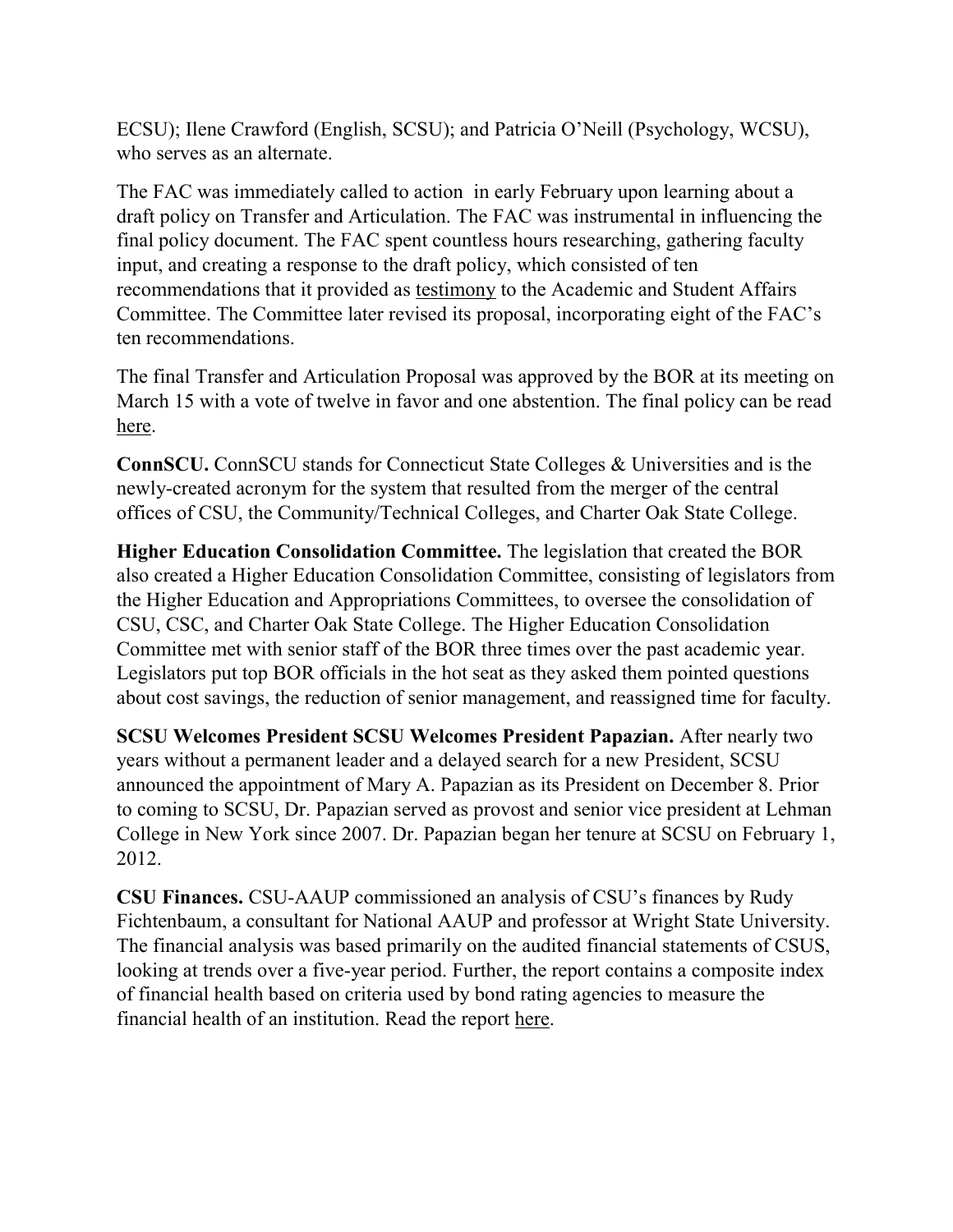# **Legislative**

Cultivating relationships with members of the General Assembly is an essential activity for any organization that relies on state funding. As a public university, state funding is crucial to keeping tuition affordable for students, hiring new faculty, and developing and strengthening our academic programs. CSU-AAUP employs the lobbying firm of Betty Gallo & Company to monitor the General Assembly's activities. There were a number of bills that CSU-AAUP influenced this session. Please keep in mind that the legislative session is still ongoing. The General Assembly is scheduled to adjourn on May 9.

**Remediation.** The original language of Senate Bill 40 would have allowed all students open access to entry level courses at the college level and would have prohibited Connecticut public institutions of higher education from forcing any student to enroll in a remedial course. Five CSU-AAUP members testified on SB40. Testimony is available [here,](http://www.cga.ct.gov/asp/menu/CommDocTmyBillAllComm.asp?bill=SB-00040&doc_year=2012) and video of the hearing can be accessed through [CT-N On Demand.](http://www.ctn.state.ct.us/ondemand.asp) 

Following the public hearing, the Higher Education and Employment Advancement Committee approved substitute language for SB 40, changing the name of the bill from *AN ACT CONCERNING OPEN ACCESS TO COLLEGE LEVEL COURSES* to *AN ACT CONCERNING COLLEGE READINESS AND COMPLETION*. The substitute language directs the public institution of higher education to offer remedial support "embedded with the corresponding entry level course." Further, it directs the public institution of higher education to offer "intensive college readiness programs" to students who are determined to be below the skill level necessary to successfully complete college level work. Among other changes, it also enables "the successful completion of the high school mathematics and language arts curriculum, as described in Connecticut's Common Core State Standards, to be the indicator of readiness for college level work." Read the substitute language in its entirety [here.](http://www.csuaaup.org/wp-content/uploads/2012/03/SubstituteSB40.pdf) The legislation was further revised on April 11, including revising some of the dates in the bill and requiring that the BOR collaborate with the FAC on the creation of the "intensive college readiness programs" as suggested by CSU-AAUP. The amendments can be viewed [here.](http://www.cga.ct.gov/2012/amd/S/2012SB-00040-R00SA-AMD.htm) 

## [Higher Education Committee Vote Tally](http://www.cga.ct.gov/2012/TS/S/2012SB-00040-R00HED-CV17-TS.htm)

Read the *[Hartford Courant](http://www.courant.com/news/education/hc-remedial-bill-0320-20120319,0,4426427.story)* article about this legislation. Following the *Courant* article, the bill started gaining national press attention. Inside Higher Education published an article, "[How to End Remediation](http://www.insidehighered.com/news/2012/04/04/connecticut-legislature-mulls-elimination-remedial-courses)," on April 4. The article generated fifty comments, overwhelmingly in opposition to the proposal. U.S. News & World Reports also published an article, "[Connecticut May Let College Students Skip Remedial Classes](http://www.usnews.com/education/best-colleges/articles/2012/04/06/connecticut-may-let-college-students-skip-remedial-classes)," on April 6.

SB 40 was passed by the Senate on April 25. At the time of publication of this report, the bill was on the calendar of the House.

[Senate Roll Call Vote Tally](http://www.cga.ct.gov/2012/VOTE/S/2012SV-00175-R00SB00040-SV.htm)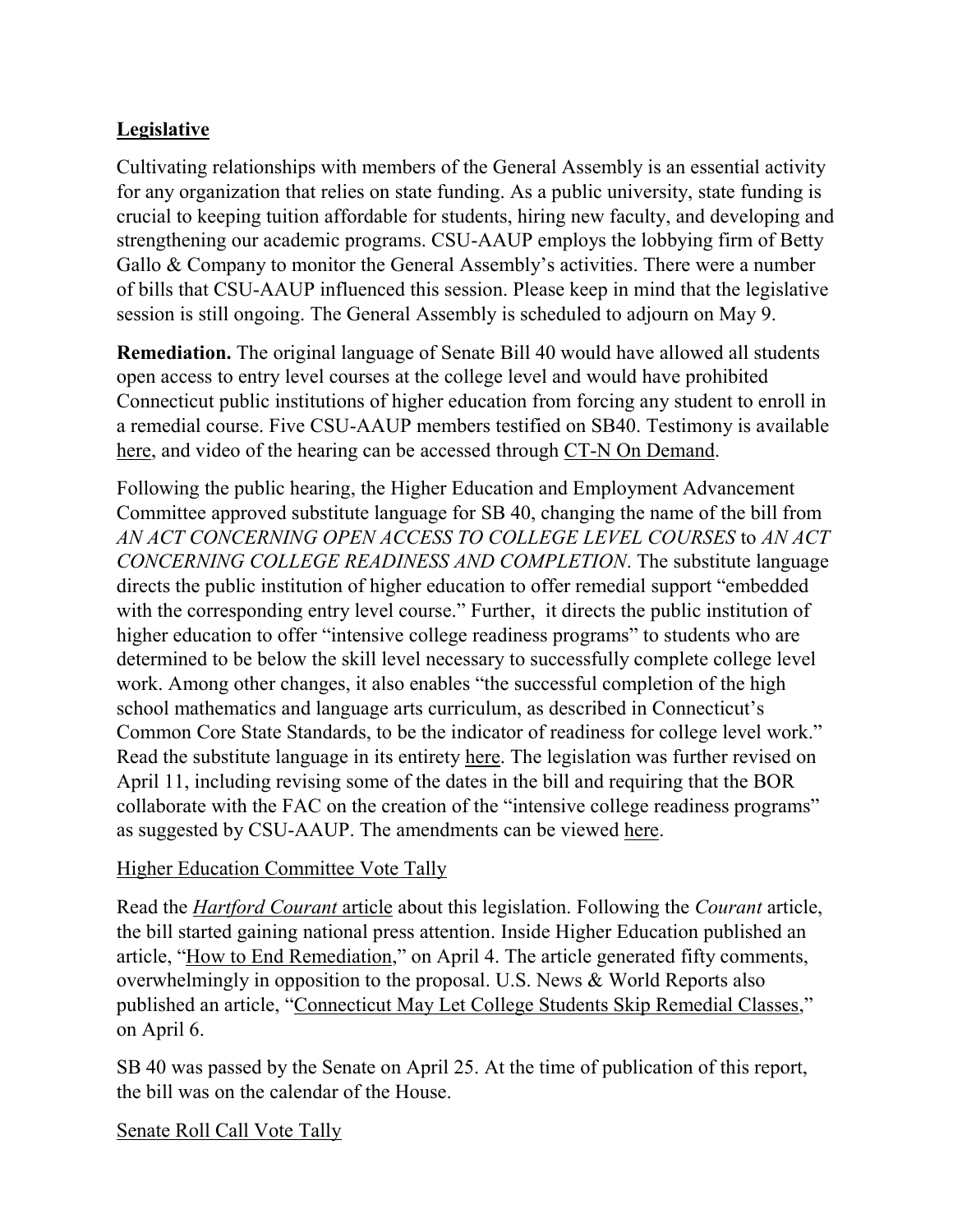**Development of a General Education Core of Courses.** The Higher Education and Employment Advancement Committee held a public hearing on February 14 regarding House Bill 5030, *[AN ACT CONCERNING THE DEVELOPMENT OF A GENERAL](http://www.cga.ct.gov/2012/TOB/H/2012HB-05030-R00-HB.htm)  [EDUCATION CORE OF COURSES](http://www.cga.ct.gov/2012/TOB/H/2012HB-05030-R00-HB.htm)*.

The statement of purpose for this bill states that it will "require the development of a general education core of courses to allow for the seamless transfer from the regional community-technical college system to the Connecticut State University System and The University of Connecticut."

Six CSU-AAUP members testified on HB5030 and a few others submitted electronic testimony (can be viewed [here\)](http://www.cga.ct.gov/asp/menu/CommDocTmyBill.asp?comm_code=HED&bill=HB-05030&doc_year=2012). The Higher Education Committee met the following week and recommended [substitute language](http://www.csuaaup.org/wp-content/uploads/2012/02/HB5030Amended.pdf) for HB5030, adding language so that faculty members from the various state higher education institutions are included in the development and implementation of a general education core of courses.

#### Higher Education [Vote Tally on the Substitute Bill](http://cga.ct.gov/2012/TS/H/2012HB-05030-R00HED-CV3-TS.htm)

The bill was [amended](http://www.cga.ct.gov/asp/cgabillstatus/cgabillstatus.asp?selBillType=Bill&bill_num=5030&which_year=2012&SUBMIT1.x=0&SUBMIT1.y=0) and approved by the House on April 4. At the time of publication of this report, the bill is on the calendar of the Senate.

#### [House Roll Call Vote Tally](http://www.cga.ct.gov/2012/VOTE/H/2012HV-00039-R00HB05030-HV.htm)

**Selection Process for Members of the Faculty Advisory Committee to the Board of Regents.** The Higher Education and Employment Advancement Committee held a public hearing on February 28 on Senate Bill 42, *[AN ACT CONCERNING THE](http://www.cga.ct.gov/2012/TOB/S/2012SB-00042-R00-SB.htm)  [SELECTION PROCESS FOR MEMBERS OF THE FACULTY ADVISORY](http://www.cga.ct.gov/2012/TOB/S/2012SB-00042-R00-SB.htm)  [COMMITTEE TO THE BOARD OF REGENTS FOR HIGHER EDUCATION](http://www.cga.ct.gov/2012/TOB/S/2012SB-00042-R00-SB.htm)*. The bill proposed to make the selection process for the faculty representatives to the Committee uniform across the CSUs and the Community-Technical Colleges. In addition, the legislation also proposes that faculty be further defined as "teaching" faculty. Several members of the current Faculty Advisory Committee to the Board of Regents testified on this matter. You can read the testimony submitted on this bill [here.](http://www.cga.ct.gov/asp/menu/CommDocTmyBillAllComm.asp?bill=SB-00042&doc_year=2012)

The substitute language approved by the committee allows for the election of three faculty and one administrative faculty representative who provides direct student services from each of the systems. It also specifies that unions are not required to be involved in the election process. Thirdly, it adds the words "fair and open" with regard to the system-wide election of faculty senate members.

## Higher Education [Vote Tally on the Substitute Bill](http://www.cga.ct.gov/2012/TS/S/2012SB-00242-R00HED-CV19-TS.htm)

This bill was approved by both the House and Senate and was signed into law on April 25. The language of the bill will become effective on July 1, 2012.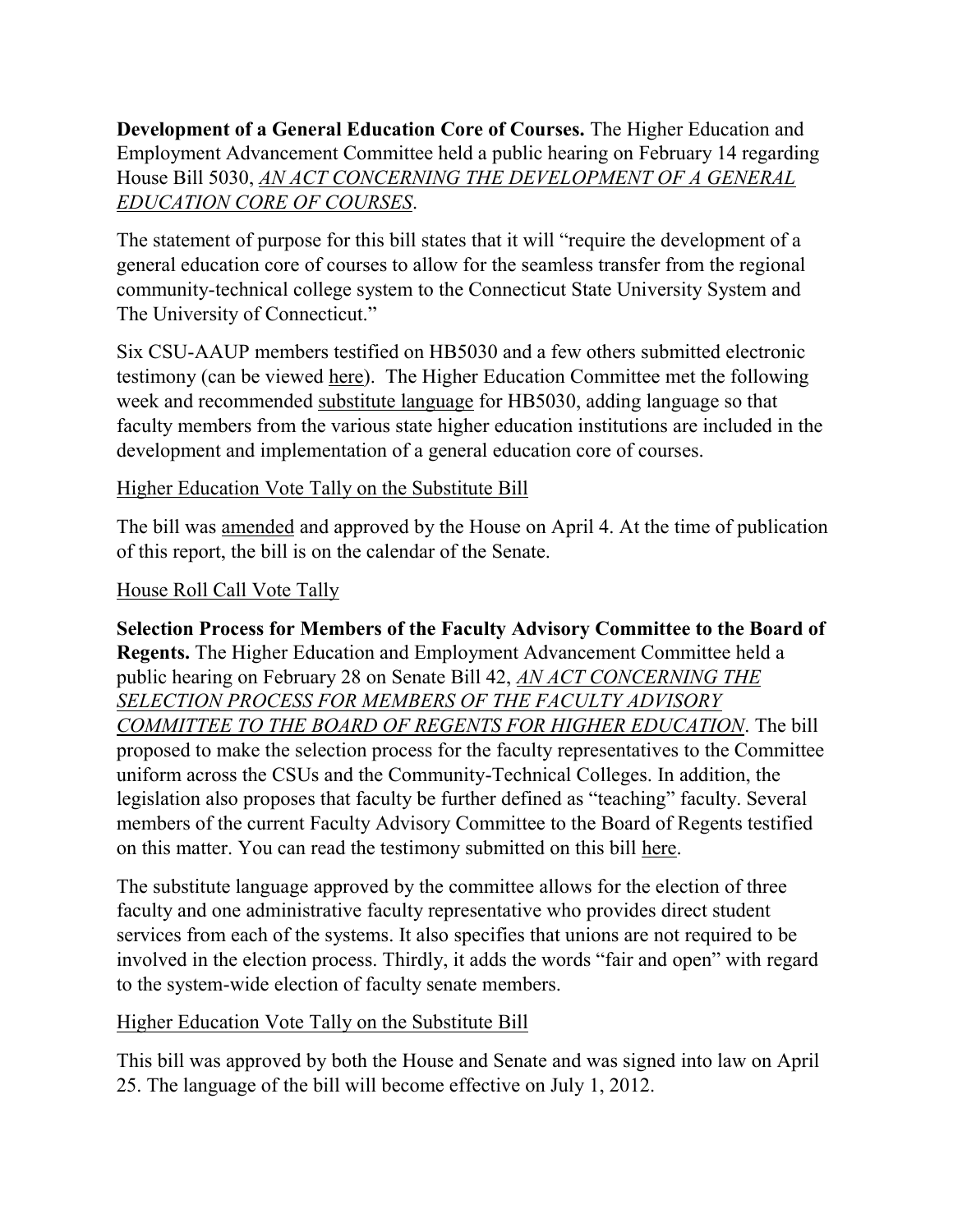#### [House Roll Call Vote Tally](http://www.cga.ct.gov/2012/VOTE/H/2012HV-00110-R00SB00042-HV.htm)

#### [Senate Roll Call Vote Tally](http://www.cga.ct.gov/2012/VOTE/S/2012SV-00113-R00SB00042-SV.htm)

#### [Public Act No. 12-7](http://www.cga.ct.gov/2012/ACT/PA/2012PA-00007-R00SB-00042-PA.htm)

**Faculty Reassigned Time.** Senate Bill 242, *[AN ACT CONCERNING A STUDY ON](http://www.cga.ct.gov/2012/FC/2012SB-00242-R000070-FC.htm)  [THE RELEASE OF FACULTY FROM CERTAIN TEACHING REQUIREMENTS,](http://www.cga.ct.gov/2012/FC/2012SB-00242-R000070-FC.htm)*  requires the Board of Regents for Higher Education and the Board of Trustees for The University of Connecticut to study issues concerning course releases and the feasibility and potential effects of reducing the number of faculty members who receive course releases from public institutions of higher education.

#### Higher Education [Vote Tally on the Bill](http://www.cga.ct.gov/2012/TS/S/2012SB-00242-R00HED-CV19-TS.htm)

As of publication of this report, this bill has not been taken up by the full House or Senate for a vote.

**Workplace Bullying.** The Labor and Public Employees Committee held a public hearing on Thursday, March 8 at noon on Senate Bill 154, *[AN ACT CONCERNING](http://www.cga.ct.gov/2012/TOB/S/2012SB-00154-R00-SB.htm)  [STATE EMPLOYEES AND VIOLENCE AND ABUSIVE CONDUCT IN THE](http://www.cga.ct.gov/2012/TOB/S/2012SB-00154-R00-SB.htm)  [WORKPLACE](http://www.cga.ct.gov/2012/TOB/S/2012SB-00154-R00-SB.htm)*. This bill would require the Department of Administrative Services to report the number of complaints of abusive conduct in the workplace between state employees to the General Assembly.

Click [here](http://www.cga.ct.gov/asp/menu/CommDocTmyBillAllComm.asp?bill=SB-00154&doc_year=2012) to read the testimony given on this bill, including the testimony provided by CSU-AAUP.

This bill was not taken up for a vote by the Labor and Public Employees Committee.

**Budget.** On January 24, Governor Malloy used his statutory rescission authority to cut \$79 million in state spending in order to keep a balanced budget in 2012.

For the higher education units, the rescission amounts were as follows: Charter Oak State College — \$27,000, Regional Community-Technical Colleges — \$1,538,000, CSUS — \$1,574,000, and UConn — \$2,135,000.

Malloy warned that further rescissions could be ordered if the budget picture worsens before the fiscal year ends June 30.

In his budget address in early February, Governor Malloy focused on three things : education reform, fiscal discipline, and job creation [\(Read the full text\).](http://www.governor.ct.gov/malloy/cwp/view.asp?A=11&Q=498904) The Governor did make a call for additional faculty in his budget, noting that "Higher education creates research and technology jobs, generates revenue, and keeps Connecticut's talented young people here in the state." However, following up on that statement, the Governor notes that he is allocating over \$1 million for additional faculty at the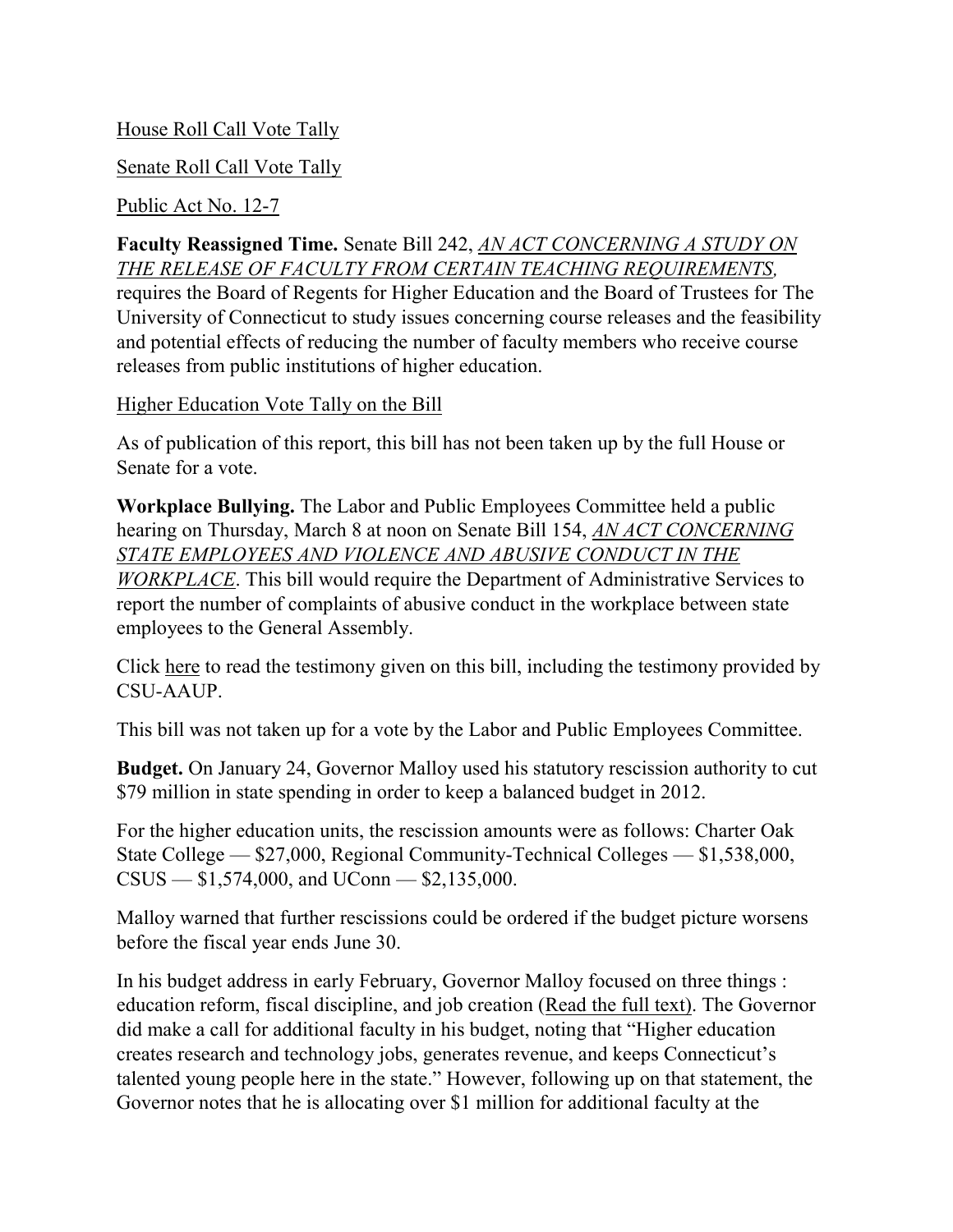University of Connecticut. UConn still faces over a \$16.5 million cut, while CSU faces a \$11 million cut and the Regional Community-Technical Colleges face a \$6.5 million cut. See the Governor's budget summary for higher education [here.](http://www.csuaaup.org/wp-content/uploads/2012/02/B107.pdf)

The Appropriations Committee of the General Assembly released its version of the state budget on Thursday, March 29. In the budget, Connecticut State University and the Community-Technical Colleges were each cut \$100,000.

In addition, the Committee recommended a five million cut in funding to the Connecticut Aid to Public College Students Grant, which provides financial aid to Connecticut public colleges. The Governor's budget did not include this cut to the grant.

The budget is not final as of the date of publication of this newsletter; negotiations continue between legislative leaders and the Governor's office.

**Education Reform.** Governor Malloy repeatedly declared that the 2012 legislation session will focus on education reform. In his budget address, the Governor explained his six priorities for education reform:

- 1. Enhance families' access to high-quality early childhood education opportunities
- 2. Authorize the intensive interventions and enable the supports necessary to turn around Connecticut's lowest-performing schools and districts
- 3. Expand the availability of high-quality school models, including traditional schools, magnets, charters, and others
- 4. Unleash innovation by removing red tape and other barriers to success, especially in high-performing schools and districts
- 5. Ensure that schools are home to the very best teachers and principals—working within a fair system that values skill and effectiveness over seniority and tenure
- 6. Deliver more resources, targeted to districts with the greatest need—provided that they enact key reforms that position our students for success

Read more about these priorities [here.](http://www.csuaaup.org/wp-content/uploads/2012/02/A5.pdf)

**Teacher Preparation Programs.** The State Board of Education voted in March to create a panel that is to develop a formula by April 2013 on how to grade the state's teaching colleges.

This unanimous decision follows the Malloy administration's pitching the idea to ensure that teachers are ready when they enter the profession. Measures that will be considered when grading colleges include performance evaluations of teachers in the years immediately following graduation; peer and principal feedback; and rates of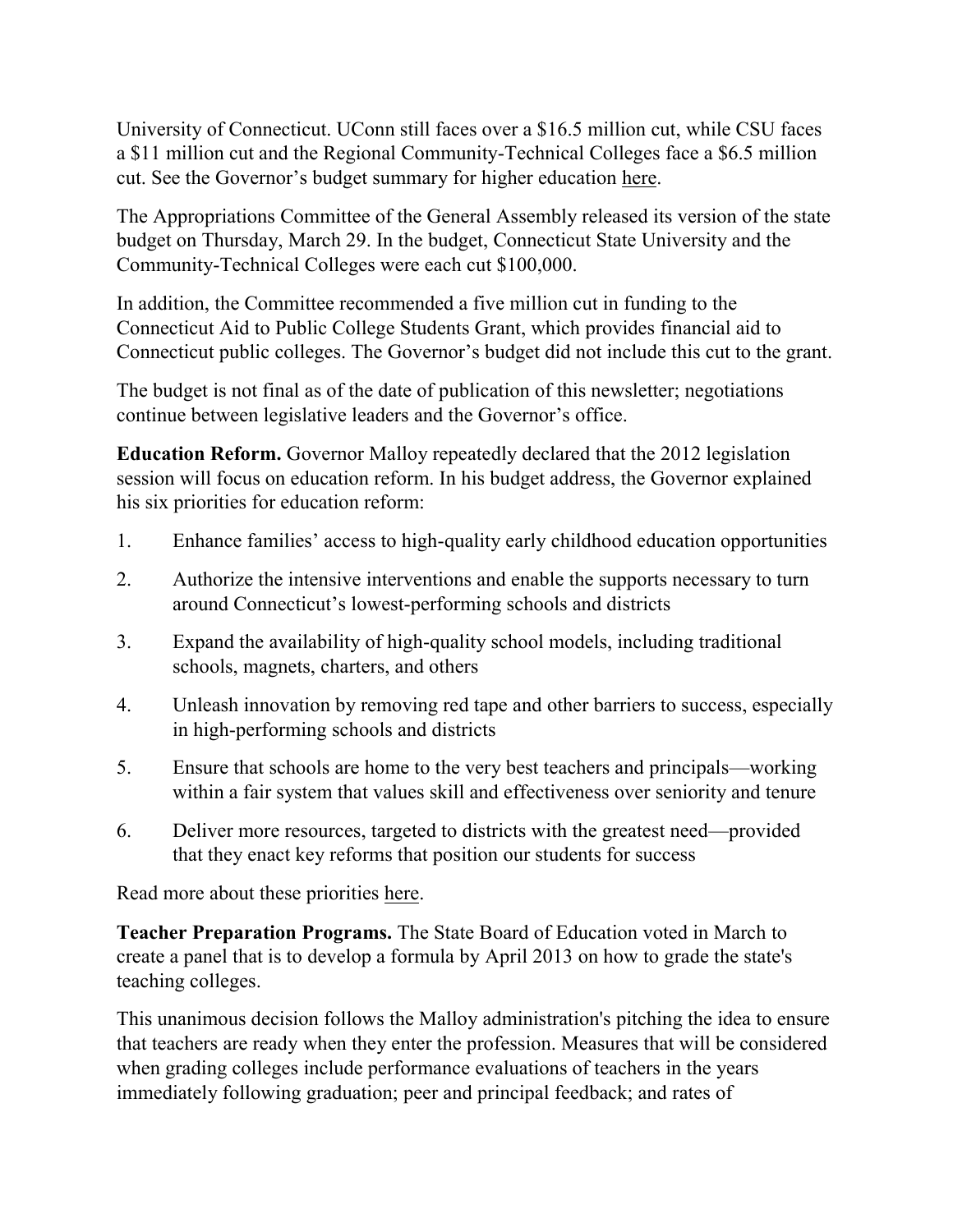employment of graduating students. Read more [here.](http://ctmirror.com/blogs/education-reform-next-stop-grading-teacher-prep-programs) 

However, it was reported on April 19 that, "Legislative committees have voted to delay for a year the enacting of proposals that would:

- Require a prospective teacher to have at least a B+ GPA;
- Increase the amount of time spent student teaching;
- Begin the process of rating state universities' teacher-training programs."

Read more from the CT Mirror [here.](http://www.ctmirror.org/story/16040/plans-increase-requirements-new-teachers-stalled) 

#### **Wages & Working Conditions**

**SEBAC Agreement.** During his budget address in 2011, Governor Malloy announced that he would seek \$2 billion in savings from state employees. Months of negotiations followed between Governor Malloy and the State Employees Bargaining Agent Coalition (SEBAC). On May 13, SEBAC leaders reached a tentative agreement with the Malloy Administration on approximately \$1.6 billion in savings in combined labor cost reductions and service efficiencies. In announcing the agreement to our members, CSU-AAUP President Vijay Nair wrote, "this agreement actually is much better than many of us had feared. While it calls for sacrifices from us, it also guarantees job security, preservation of post-retiree health benefits, and an extension of the SEBAC agreement for another five years, until 2022. Also, while it freezes salaries at current level for the first two years of the agreement, it provides salary increases in the last three years."

While the CSU-AAUP membership overwhelmingly voted in favor of the tentative agreement by a vote of 1054 to 114 and the agreement had the support of 57% of all SEBAC union members and 11 of 15 SEBAC unions, a vote to ratify that agreement failed on July 5, by a vote of 11 to 4. However, SEBAC leaders remained committed to preventing job losses and continued negotiations with the Malloy Administration. SEBAC amended its by-laws to require a majority of per capita votes cast and a majority of the SEBAC unions voting to ratify an agreement.

Following a week of further discussion, the two parties reached a second tentative agreement that clarified several items which had created confusion and misinformation in some unions. The CSU-AAUP Council reaffirmed its support of this agreement on July 28 (read the full memorandum outlining the Council's decision [here\)](http://www.csuaaup.org/wp-content/uploads/2011/08/CouncilAffirmsSEBACVote.pdf), and on August 18 it was adopted by representatives from the coalition of unions.

According to SEBAC, "nearly 26,000 members voted YES — that's more than twice as many as voted no, and more than five times as many that were threatened with layoffs."

[Click here](http://inthistogetherct.org/wp-content/uploads/2011/08/L2001-REV-SEBAC-11-TA-TALLY.pdf) to access a spreadsheet with the final vote count for each union by bargaining unit, reflecting the per capita vote results.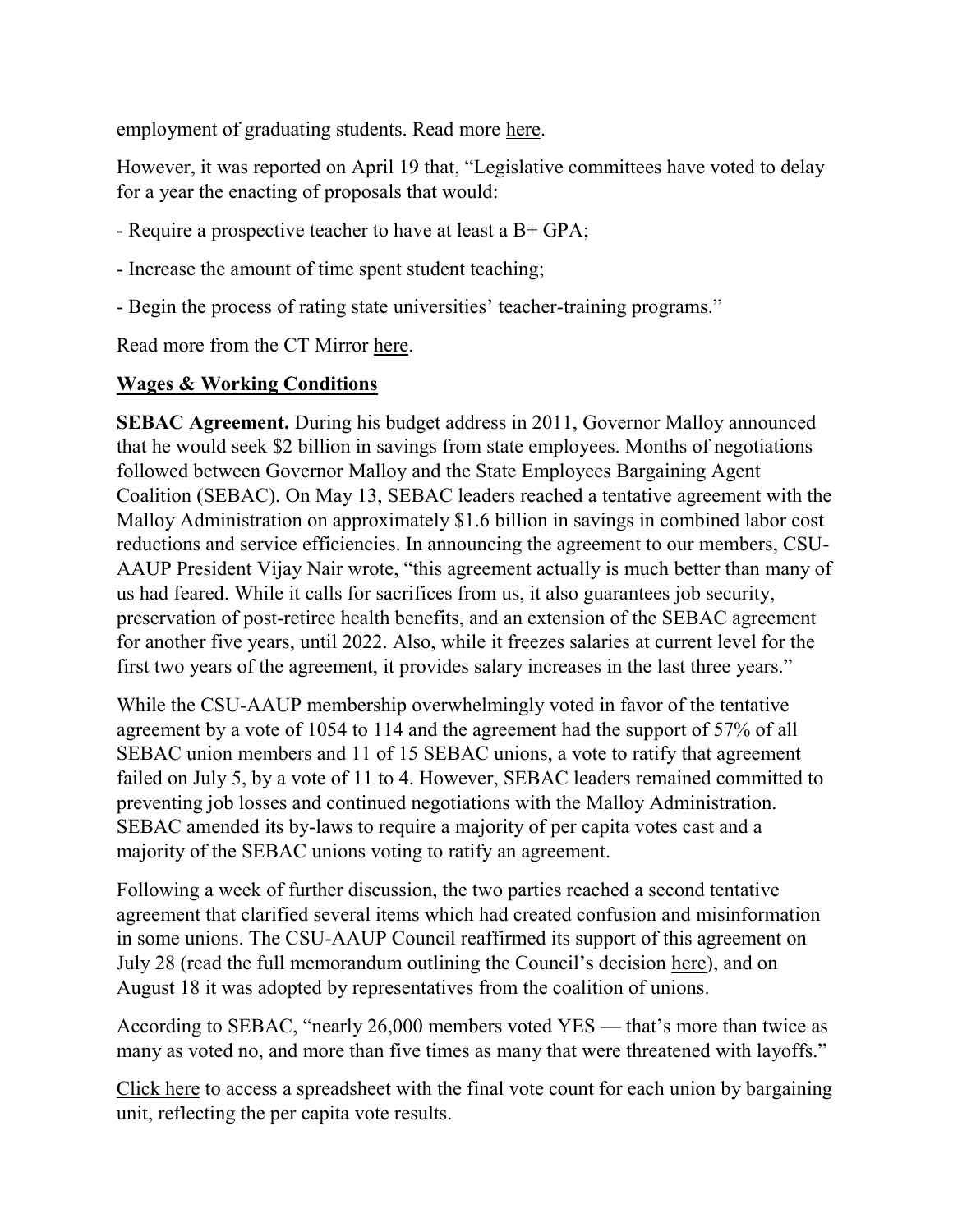**Healthcare.** One of the major modifications to employee benefits included in the SEBAC Agreement was the creation of the Health Enhancement Plan (HEP). The HEP was designed to help you (and your family) work together with your medical providers to make the best decisions about your health, which means both workers and the employer will pay less. The basic principle of the HEP is to get people the information they need about their own health conditions. When people get the right information, they tend to make the right decisions. However, there's no penalty or additional charge on health premiums for not following the information provided. The HEP requires that all enrolled members sign a commitment form that they will have a physical (if recommended by their physician), receive age appropriate screenings, and receive two free dental cleanings each year. In addition, if participants have been diagnosed with diabetes, COPD or Asthma, Hypertension, High Cholesterol, and/or Heart Failure, they are required to follow a disease management program. State employees had the option not to join the HEP, but as a result, their premiums are \$100 per month higher with an annual \$350 in-network deductible per individual (\$1,400 per family). Over 51,000 of the approximately 53,000 eligible state employees enrolled in the Health Enhancement Program.

The Comptroller's Office has compiled a Q&A on the Health Enhancement Program (HEP). It can be accessed [here.](http://www.csuaaup.org/wp-content/uploads/2012/05/HEPFAQ050112.doc)

**Retirement.** The SEBAC Agreement also created a new retirement option for state employees in higher education, the Hybrid Retirement Plan. This new plan gives state employees the option upon leaving state service of accepting the defined benefit amount or electing to receive a return of employee contributions to the hybrid plan plus a 5% match, plus 4% interest. The benefits are identical to SERS Tier II/IIA but the plan requires a 5% employee contribution.

While the SEBAC Agreement was effective in October, union and state officials are still in the process of implementing the Hybrid Retirement Plan. The implementation was slowed by the lengthy process of updating the actuarial charts and testing the estimators that will assist individuals in estimating the cost to transfer past years of service pursuant to the SEBAC Arbitration Grievance Award. All the actuarial charts have been updated and the estimators are now available on the [Comptroller's website](http://www.osc.ct.gov/rbsd/arptransfer/disclaimer.htm).

Please remember that while the implementation of this plan has been delayed, members will have ample time (until 90 days following the IRS's private letter ruling on the SAG Award) to make an informed decision whether to transfer to the Hybrid Plan.

SEBAC has been sending updates and revising its Q&A about the Hybrid Plan throughout the process of implementation. The cumulative revision of the Q&A can be found [here.](http://www.csuaaup.org/wp-content/uploads/2012/04/040312QA.pdf)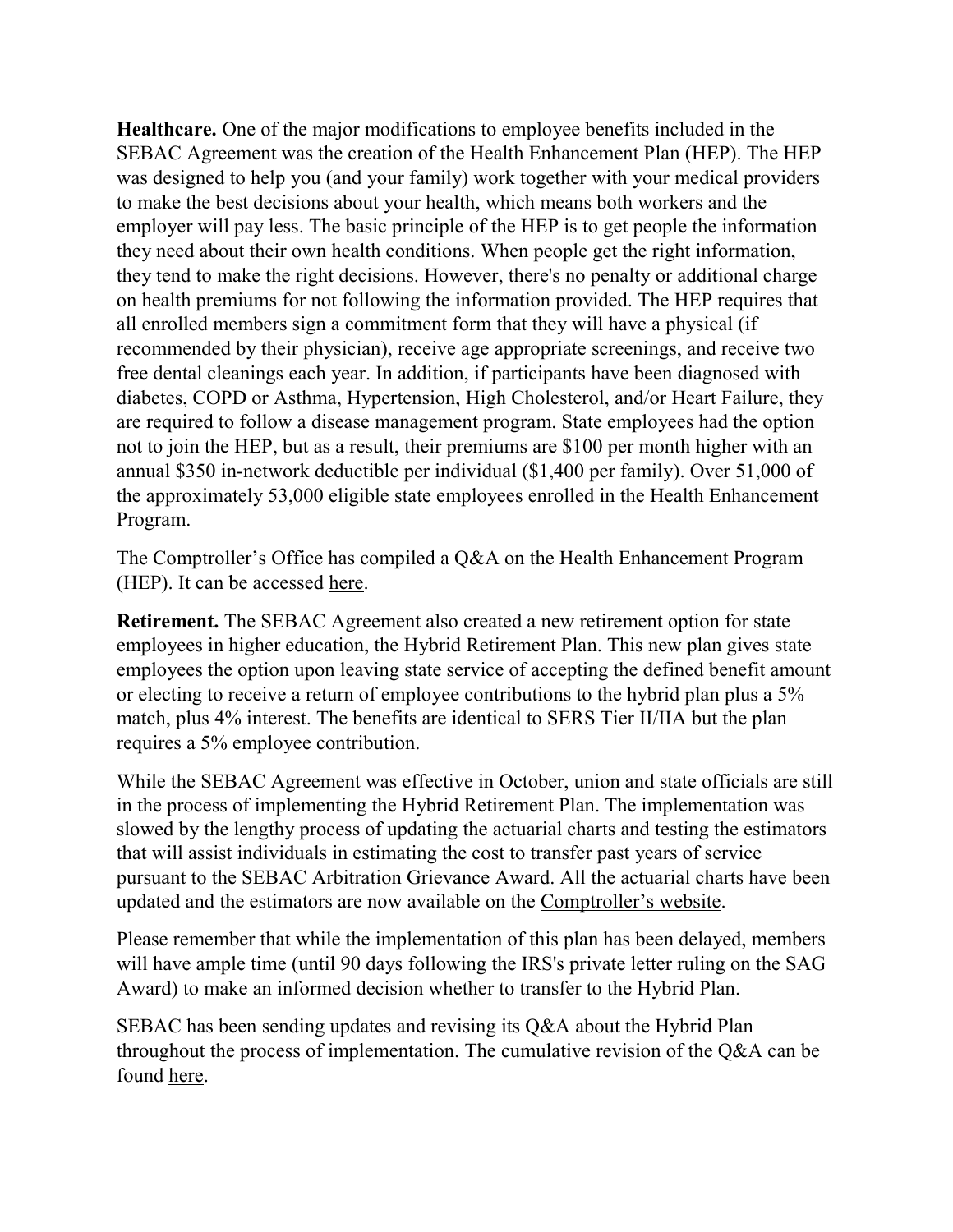**Wages.** The *printed* Collective Bargaining Agreement between the CSU-AAUP and the CSUS Board of Trustees does not contain the correct salary tables. Please see the [CSU-](http://www.csuaaup.org/wp-content/uploads/2011/06/CSUAAUP2011Modification.pdf)[AAUP/BOT Contract Modification](http://www.csuaaup.org/wp-content/uploads/2011/06/CSUAAUP2011Modification.pdf) document for the appropriate wages through the 2015-16 academic year.

**Pension Funding.** On January 23, Governor Malloy held a press conference announcing his proposal to increase state funding of its pension system. A report in early January showed that the pension fund holds enough assets to cover approximately 48% of its obligations as of June 2011. Malloy's proposal would increase the State's pension contribution by about \$119 million in fiscal year 2013 and make additional, although declining contributions in succeeding years. If approved, this proposal would achieve 80% funding by 2025 and 100% funding by the year 2032. Read more [here.](http://www.ctmirror.org/story/15150/malloy-unveils-plan-reverse-two-decades-damage-employees-pension-fund) 

**Hiring Freeze Lifted.** Acting Chancellor Louise Feroe sent a memorandum to the four CSU Presidents on August 19, 2011 stating that "Pursuant to the newly ratified SEBAC agreement and our unit specific agreements with CSU-AAUP and SUOAF -AFSCME, please be advised that I am rescinding the current hiring freeze as it relates to positions covered by these bargaining units respectively. The hiring freeze will be lifted effective Monday, August 22, 2011. In relation to management and classified positions, I am also rescinding the freeze effective Monday, August 22, 2011." The memo further went on to say that "I implore you to be judicious in the exercise of this authority and hope that you will be cautious in the financial commitments that you make in hiring."

**Special Appointments.** There continues to be concern regarding the number of special appointments maintained on the four campuses. To bring awareness to this matter, the CSU-AAUP Council approved a statement on special appointments in September 2011, which concludes by saying, "This current overreliance on special appointments is a short-term solution that is leading to long-term challenges for our students. We urge that special appointments be used only for contractually stipulated reasons. Second, we urge that universities return to the approach to hiring that is best for our students: offering full -time tenure track positions." Read the full statement [here.](http://www.csuaaup.org/wp-content/uploads/2011/09/AAUP-Special-Appointments-Statement.pdf) 

**Workload Study.** CSU-AAUP Council distributed the results of the CSU-AAUP Workload Study in fall 2011. Copies of the complete workload study can be viewed online. The CSU System report can be read [here,](http://www.csuaaup.org/wp-content/uploads/2011/09/CSUWSReport.pdf) and individual campus reports can be found [here.](http://www.csuaaup.org/?page_id=1713)

#### **Contract & Grievance Administration**

**Contract Administration.** With the advent of the Board of Regents and new highranking administrators, CSU-AAUP experienced a period of uncertainty with respect to contract administration. Although the new Board of Regents appointed Steven Weinberger in early fall as the new Vice President for Human Resources, David Trainor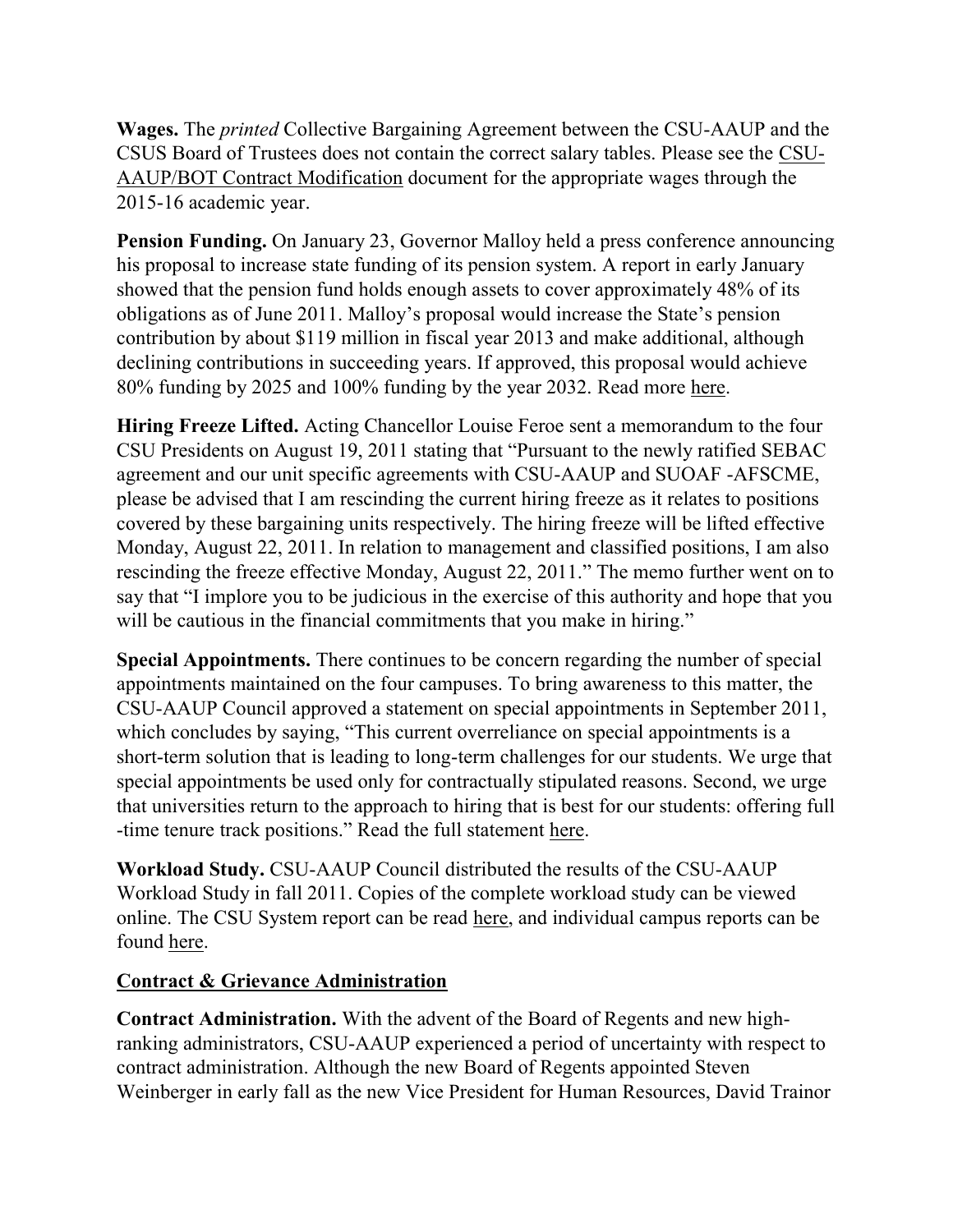continued to hold his position as Vice Chancellor for Human Resources and Labor Relations until his resignation in February 2012 . During this time, CSU-AAUP officers and staff continued to meet with David Trainor on issues related to collective bargaining and contract administration. We sought assurance from our attorney that the legislation appointing the Board of Regents would be interpreted to mean that all of the contractual functions and responsibilities of the Board of Trustees for the Connecticut State University would be assumed by the Board of Regents. In fact the legislation stated that "the Board of Regents for Higher Education shall serve as the Board of Trustees for the Connecticut State University System" as of January 1, 2012. CSU-AAUP received assurances from both our attorney and David Trainor that we could expect contractual processes to continue as had been customary. So far that has been the case. The transition to the BOR has been seamless in this regard.

**Grievance Administration.** This year, the contractually-mandated Termination Appeals Committee, was called into service at one of our campuses. The Committee is currently conducting a hearing regarding the University's intent to terminate the employment of a tenured faculty member.

#### **Academic Freedom & Shared Governance**

**Academic Freedom.** The CSU-AAUP Academic Freedom Panel considered a complaint from one of our campuses, regarding load credit for internships. The panel denied the complaint.

**Shared Governance.** At its Shared Governance Conference in November, the National AAUP Subcommittee on Contingent Faculty and Governance discussed its preliminary recommendations for a new statement of principles concerning adjunct faculty.

Peter Schmidt of the *Chronicle of Higher Education* reported that "Among other ideas, the subcommittee said faculty senates and committees, and their leadership positions, generally should be open to any academic employees who do the work of faculty members, including adjuncts and librarians who participate in teaching and research. All faculty members, regardless of job status, should have a full vote in elections to such governing bodies. And because elections and offices would be open to all, the subcommittee said, that no seats on the governing bodies should be set aside for certain faculty members based on job status." Read the full article [here.](http://chronicle.com/article/AAUP-Weighs-Whether-Adjunct/129775/?sid=at&utm_source=at&utm_medium=en)

## **Meetings & Conferences**

In addition to hosting its own events, CSU-AAUP sponsors members' attendance at training sessions hosted by National AAUP and other higher education organizations. The union encourages its members to take advantage of opportunities to educate themselves on how to best advocate for themselves and their colleagues.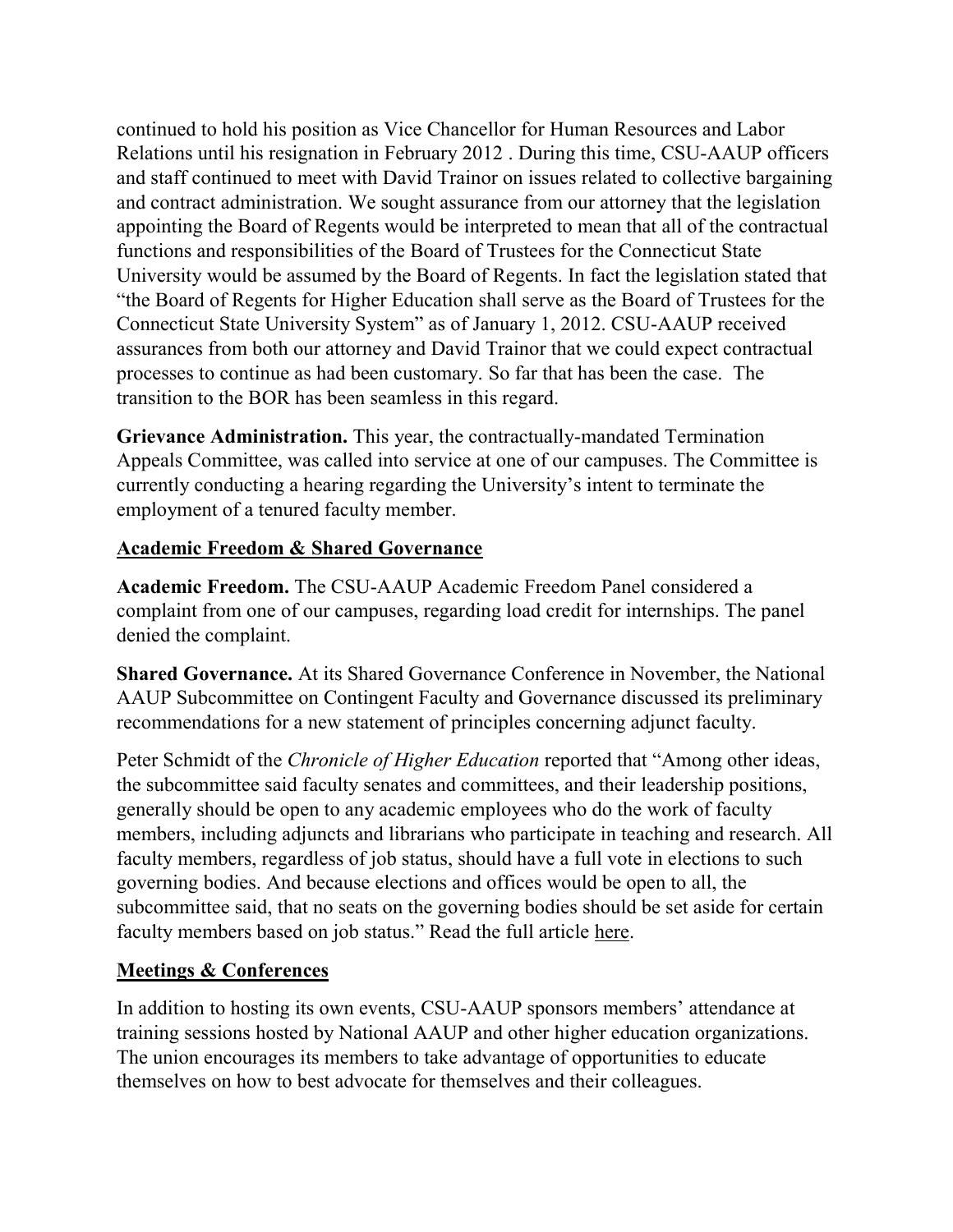**Campus Equity Week.** National AAUP is a cosponsor of Campus Equity Week, an international event designed to draw attention to working conditions of part-time and full-time non-tenure track faculty. Campus Equity Week occurs biennially and was celebrated this year from October 24-30. The CCSU-AAUP chapter held a reception in January (postponed due to the October storm) honoring the creative and scholarly achievements of CCSU's part-time faculty, and the WCSU-AAUP chapter shared information about the status of contingent faculty employment with students, faculty, and staff.

**National AAUP Annual Meeting.** At its June 2011 meeting, CCSU-AAUP President Jason Jones was elected to serve as Vice Chair of National AAUP's Collective Bargaining Congress (CBC), an umbrella organization of local AAUP collective bargaining chapters and affiliates. The purpose of the CBC is to develop and disseminate information and resources in support of the collective bargaining activities of local AAUP chapters, and to engage in other activities in support of higher education collective bargaining.

For more about the Annual meeting, see the following:

## [Union Arm of AAUP Blasts Its Handling of Key Executive Changes](http://www.google.com/url?sa=X&q=http://chronicle.com/article/Union-Arm-of-AAUP-Blasts-Its/127895/&ct=ga&cad=CAcQAhgBIAAoATAAOABA8L3J7wRIAVAAWABiBWVuLVVT&cd=wp6Ijztxm94&usg=AFQjCNH59KpHD3tHEWtgVA9Z1UdpVzdI3w)

#### [Censure Removals Bring Closure](http://www.aaup.org/AAUP/newsroom/2011PRs/katrina.htm)

## [AAUP Censures One, Sanctions Two, and Removes Censure from Two](http://www.aaup.org/AAUP/newsroom/2011PRs/censuresanction.htm)

## ["The Real Science Gap" Receives the AAUP's Award for Excellence in Coverage of](http://www.aaup.org/AAUP/newsroom/2011PRs/HEAward.htm)  [Higher Education](http://www.aaup.org/AAUP/newsroom/2011PRs/HEAward.htm)

## [Dr. Anthony S. Tricoli Receives AAUP's Ralph S. Brown Award for Shared](http://www.aaup.org/AAUP/newsroom/2011PRs/brown.htm)  [Governance](http://www.aaup.org/AAUP/newsroom/2011PRs/brown.htm)

**East Coast CBC Regional Meeting.** The fifth annual East Coast AAUP-CBC Regional Meeting was held in February and representatives from AAUP Chapters in Connecticut, Delaware, Florida, Maryland, Massachusetts, New Hampshire, New Jersey, New York, Pennsylvania, Rhode Island, and Vermont attended. Workshops were held on such topics as relating shared governance and collective bargaining, organizing new collective bargaining units, and diagnosing an institution's financial health.

**National Center for the Study of Collective Bargaining in Higher Education and the Professions.** This conference brings nationally and internationally prominent academics, labor leaders, and management officials together to present recent research on contract bargaining. The 2012 conference focused on the continuation of deep budget cuts at many institutions.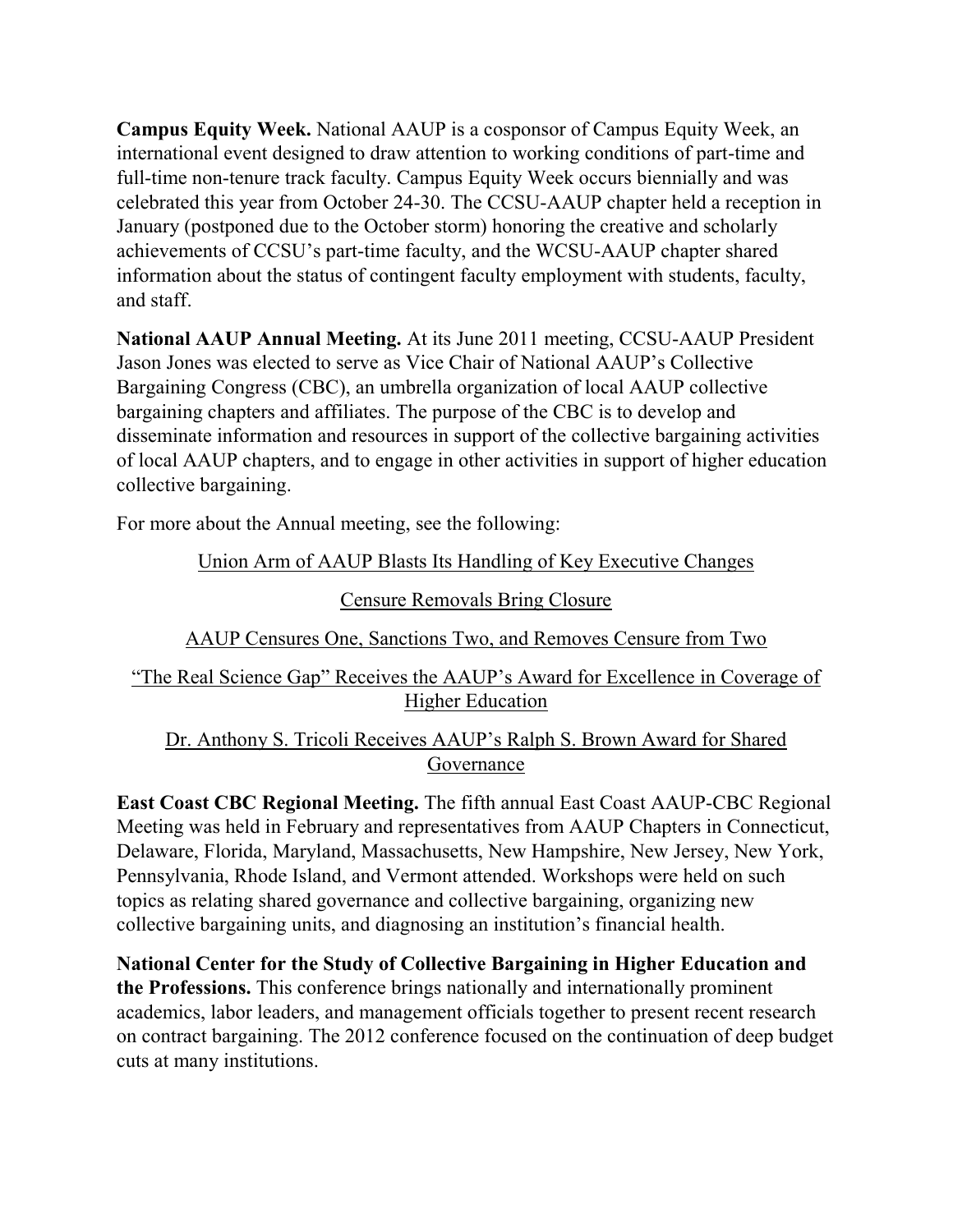# **National AAUP (***reprinted in part from www.aaup.org***)**

**Organizing Faculty at the University of Oregon.** Through a joint effort of the AAUP and AFT, the organizations filed cards with the Oregon Employment Relations Board to certify that the AAUP and the AFT will be the joint collective bargaining agent for the tenure-track, non-tenure track, and research faculty at the University of Oregon in mid-March.

Oregon is a "card-check" state, where they need to file cards from 50 percent of the bargaining unit plus one card. If a majority of cards is certified by the board, then there is a union. There are approximately 1,900 people in the bargaining unit, and AAUP/AFT was able to obtain a majority of cards overall and also in each category of represented faculty.

This is a historic achievement, as AAUP is no won the way to ensuring that faculty at this flagship research university have the ability to be represented collectively.

**Election.** Pursuant to a voluntary agreement made between the American Association of University Professors (AAUP) and the U.S. Department of Labor, Office of Labor-Management Standards (OLMS) in January, OLMS supervised new nominations and a new election for the office of Assembly of State Conferences Chair. OLMS also supervised a new election for all the other national Council positions that were conducted in April 2011, including new nominations. In conjunction with the rerun of the 2011 election, OLMS also supervised the remainder of the regularly scheduled 2012 national officer and Council election. Both the 2011 rerun election and the 2012 election were conducted by mail ballot, not by electronic ballot.

Wright State University professor Rudy Fichtenbaum was elected president of the AAUP. Fichtenbaum, a long time AAUP leader and faculty unionist, will take office in June.

Other newly elected officers of the AAUP are Hank Reichman (California State University-East Bay), first vice president; Susan Michalczyk (Boston College), second vice president; and **Michele Ganon (Western Connecticut State University)**, secretary -treasurer.

## **Vijay Nair (CSU-AAUP President, WCSU) and Julian Madison (SCSU) were also elected as Council Representatives.**

Please see the following articles for more information about the election results.

## [AAUP Election Results Reflect Backlash Against Recent Leadership Decisions](http://www.google.com/url?sa=X&q=http://chronicle.com/article/AAUP-Election-Results-Reflect/131604/&ct=ga&cad=CAcQAhgBIAAoATACOAJA_s7G_ARIAVAAWABiBWVuLVVT&cd=giAqJovrwCU&usg=AFQjCNG0Vz5zSaCrKPHZQ5fiVzEHFK-MCg)

# [A Change in Philosophy?](http://www.google.com/url?sa=X&q=http://www.insidehighered.com/news/2012/04/20/aaup-about-change-course&ct=ga&cad=CAcQAhgBIAAoATAAOABA_s7G_ARIAVAAWABiBWVuLVVT&cd=giAqJovrwCU&usg=AFQjCNF3HsWb8Hl2D-k_Z7JkKqXQNcdXEw)

**Economic Status of the Profession.** In early April, National AAUP released its report on the economic status of the profession, *[A Very Slow Recovery: The Annual Report on](https://online.aaup.org/aaupssa/ecmssamsganalytics.click_through?p_mail_id=E10138A2671470B1C2887)  [the Economic Status of the Profession, 2011](https://online.aaup.org/aaupssa/ecmssamsganalytics.click_through?p_mail_id=E10138A2671470B1C2887)–12*. The complete report (including the institutional listings of average salary by rank and gender and aggregate tables for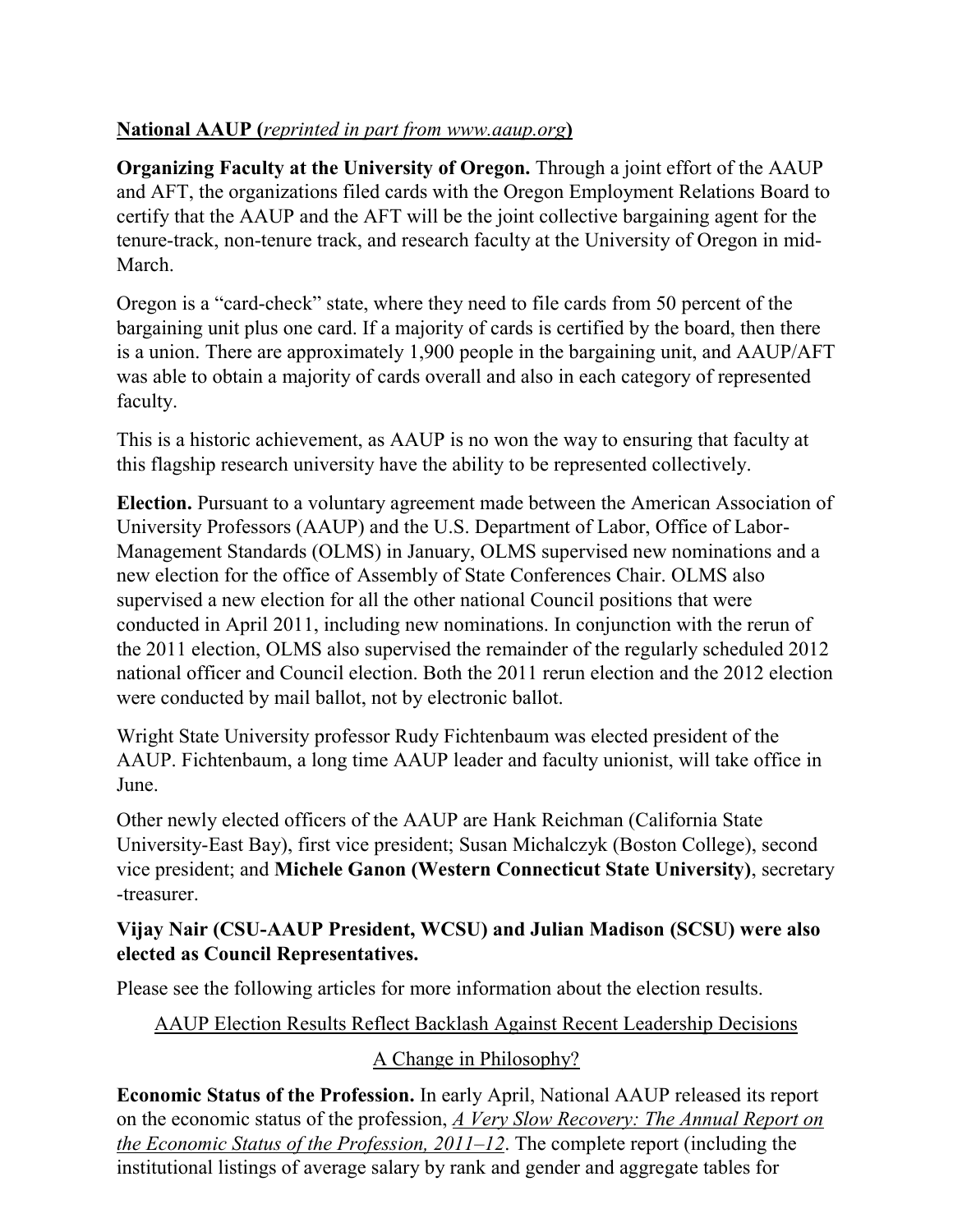comparison) is available on its [website,](http://www.aaup.org/) and AAUP members also received a hard copy of this year's report in the mail as part of their member subscription to *Academe*.

In addition to listing average salary by faculty rank and gender at 1,250 colleges and universities, the report provides an important perspective on the economic challenges facing higher education.

Here are some highlights:

- This year's analysis debunks the myth that faculty salaries are driving tuition prices upward.
- Tuition prices have risen two, three, or four times as fast as full-time faculty salaries.
- At public colleges and universities, a major factor in tuition increases has been the withdrawal of state and local funding.
- The rise in tuition prices has coincided with rapid growth in part-time faculty appointments that pay incredibly low wages and usually do not include benefits.

**Rights & Responsibilities of Faculty Members with Disabilities**. A [new report from](https://online.aaup.org/aaupssa/ecmssamsganalytics.click_through?p_mail_id=E9030A1783850B1C2467)  [the AAUP](https://online.aaup.org/aaupssa/ecmssamsganalytics.click_through?p_mail_id=E9030A1783850B1C2467) offered practical guidance on faculty members who have disabilities. The new report grew out of a re-examination of Regulation 4(e) of the Association's Recommended Institutional Regulations. Adopted more than thirty years ago, Regulation 4(e) provided special procedures for the dismissal of a faculty member who had a physical or mental disability. With enactment of the Americans with Disabilities Act and other developments, the regulation had become outdated. The AAUP's Committee A on Academic Freedom and Tenure took the unprecedented step of withdrawing Regulation 4(e). This appears to be the first time AAUP has withdrawn an established policy.

**Website Redesign.** The Association is planning to redesign its website in late 2012. The redesigned site will reflect its anticipated restructuring into three related entities (a professional organization, a union, and a foundation). The AAUP sent a survey to all AAUP members so they could inform the redesign process so its website can serve members better.

**Yost Award.** Congressman Courtney (D-CT) received the prestigious national AAUP Yost Award for his many important contributions to higher education.

We Are Ohio. Voters in Ohio repealed—by a margin of 61 percent to 39 percent—antiunion legislation that would have severely restricted the collective bargaining rights of Ohio public-sector workers. The legislation singled out faculty, making most full-time faculty ineligible to participate in unions by declaring them to be "managers."

Alongside members of other unions, Ohio AAUP members gathered signatures, held informational events, and helped get out the vote. Many who had not been habitual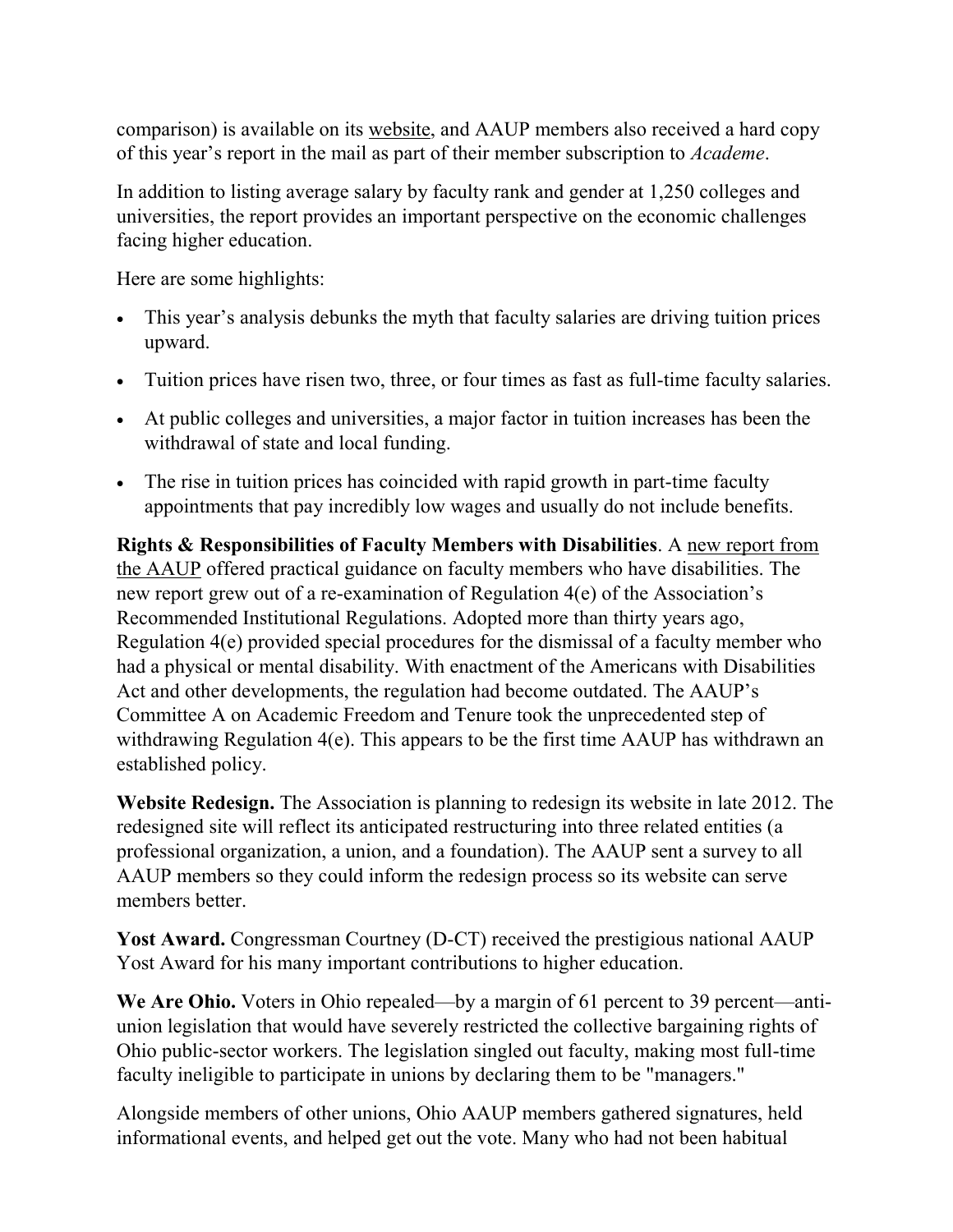activists were galvanized by the severity of the threat. AAUP chapters, staff, and individual members from across the country also pitched in with labor and with donations. As a whole, National AAUP was able to contribute nearly \$700,000 to the We Are Ohio campaign, which spearheaded the repeal effort, and CSU-AAUP donated \$5,000 to the effort.

#### **Member Discounts**

For more information on any of these benefits, please contact your local AAUP office unless otherwise indicated.

**Book Discounts.** National AAUP has joined the Wiley Society Discount Program, which will offer its members a 25% discount on Wiley books. The discount is applicable across all subject and discipline areas, including even the Frommer's Guides and Betty Crocker cookbooks. Click [here t](http://lyris.eresources.com:81/t/5286380/5600656/1876/0/)o browse an overview of subjects and titles available through the discount program.

**Cell Phones, Service and Accessories.** CSU-AAUP members can receive a 15% discount on Sprint Nextel plans. This offer extends to members who already have Sprint Nextel service and are not receiving the discount! In addition, Sprint Nextel has created a private online store that only CSU-AAUP members can access with special benefits and discounts.

**Car Rental.** Alamo Rent-A-Car and National Car Rental provide discounts to CSU-AAUP members including up to 20% off regular prices and unlimited mileage.

**Tires.** Town Fair Tire offers a 10% discount off any tire or wheel purchase at all 70 locations in Connecticut, Massachusetts, Rhode Island and New Hampshire. You will also receive free lifetime flat repair, mounting, and lifetime rotation. In addition, you will receive free front wheel alignment with any tire purchase, free installation mounting with every tire purchase, and free snow tire changeover.

**Legal Services.** For \$99, Legal Service Plans, Inc. will provide legal services for members and their families. Personal legal advice and consultation is just a phone call away. Services include a simple will, legal letters and phone calls, and simple document review for no extra charge and special reduced fees for more extensive representation, including real estate closings. For a fixed price, Legal Service Plans is now offering Certified Public Accountant services, including preparation of federal and Connecticut tax returns and a discount of 25% from normal professional rates for meetings and other work on other personal tax issues including tax audits and planning. For more information on the CPA services, please call Legal Service Plans at 1-888-764-5532.

*Academe.* As a CSU-AAUP member, faculty will receive Academe, the bimonthly magazine that analyzes higher education issues from faculty members' perspectives. The magazine begins with an incisive round-up of news affecting professors. Feature articles examine tenure, affirmative action, part-time faculty appointments, distance